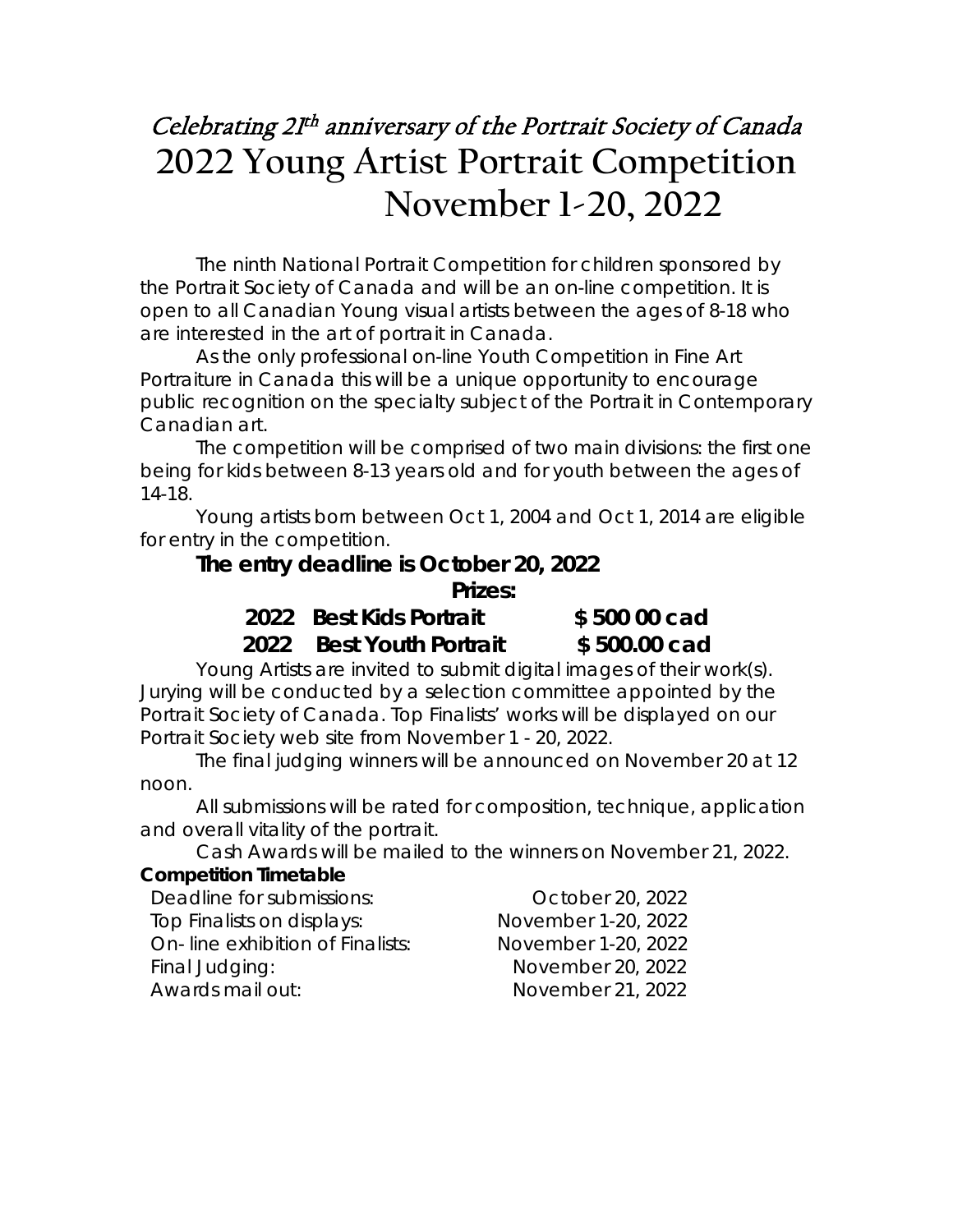### **2022 Young Artist Portrait Competition RULES AND PROCEDURES**

- Open to all Canadian( residents) children and Young artists from 8- 18 years old.
- Born between October 1, 2004 and October 1, 2014
- Portrait drawings, paintings and Sculptures, all media (2 and 3 dimensional, graphite, color pencils, pastels, markers, pen, acrylic, oil, watercolor, clay, terracotta are acceptable).
- The submitted portrait work must be an original work of art, created from a live model or self portrait of the Young artist in the last 2 years. Photos from the internet and copy of artworks of other photographers are not permitted for the competition
- Entry is to be by digital images on cd for PC, Flash Drive, JPEG Format up to 2MB in size.
- Artists name, title of work, medium and size has to appear on cd/flash drive and the registration form
- The Registration form should be signed by a parent and/or Legal guardian, registration forms without parent signature will be automatically withdrawn from the competition.
- Entry fee is 40.00 Cad per art work. Up to 4( four) entries per Young artist
- CDs WILL NOT BE RETURNED(Exception: only for self-stamped and addressed envelopes which accompany the CD)
- Address the envelope to the Portrait Society of Canada, 1057 Steeles Avenue West, P.O. Box 81665, Toronto, Ontario, M2R3X1, Canada
- All entries must be postmarked on or before October 20.2022
- Deadline for entry October 20, 2022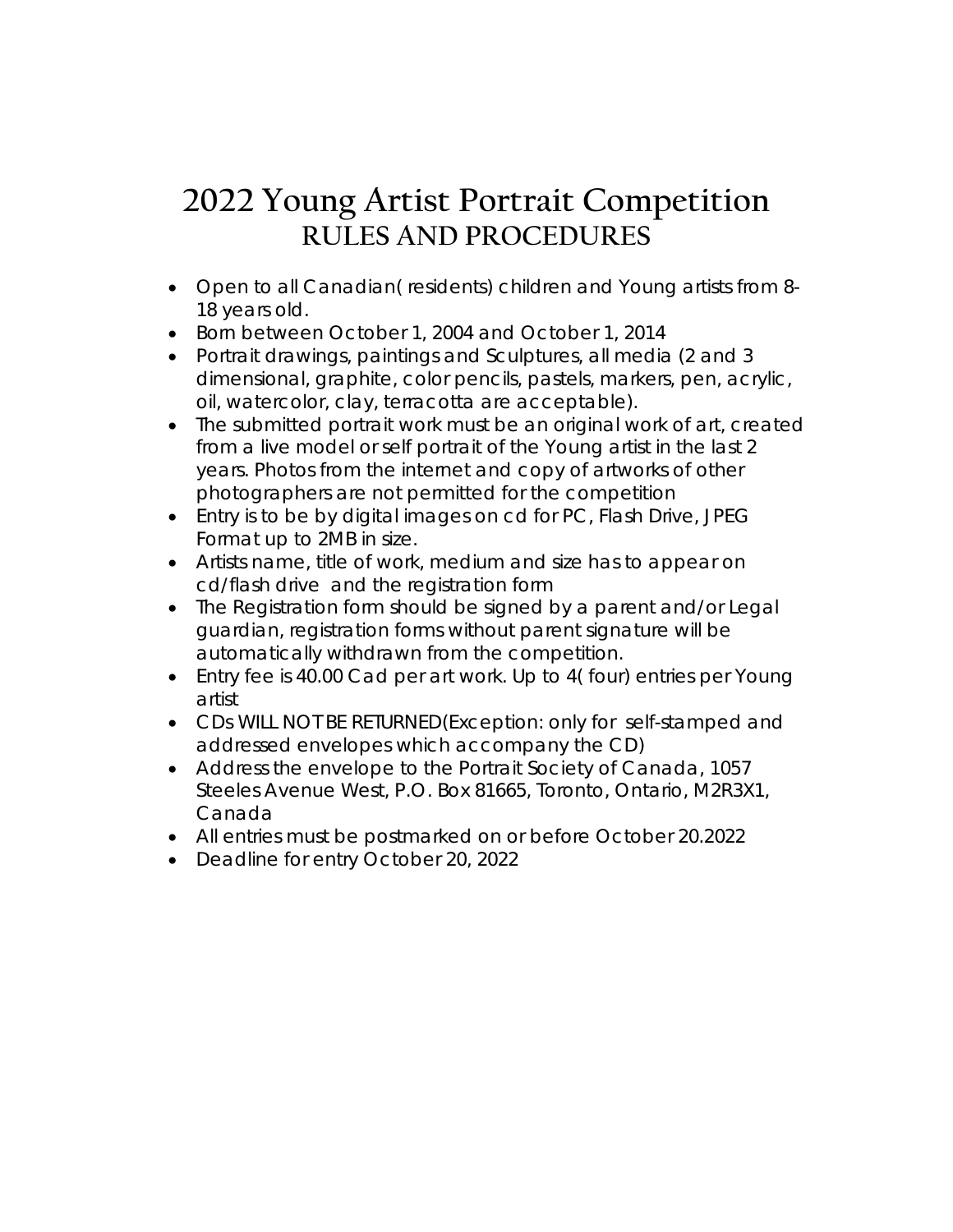# **2022 Young Artist Portrait Competition Kids portrait 8-13 y. o. category Registration Form**

| Artists Name            |                                                                                                                                                                                                                                                                                                                                                                                                                                |
|-------------------------|--------------------------------------------------------------------------------------------------------------------------------------------------------------------------------------------------------------------------------------------------------------------------------------------------------------------------------------------------------------------------------------------------------------------------------|
|                         |                                                                                                                                                                                                                                                                                                                                                                                                                                |
|                         |                                                                                                                                                                                                                                                                                                                                                                                                                                |
|                         |                                                                                                                                                                                                                                                                                                                                                                                                                                |
|                         | City_______________ Province___________ Postal Code_____________________________                                                                                                                                                                                                                                                                                                                                               |
|                         |                                                                                                                                                                                                                                                                                                                                                                                                                                |
|                         |                                                                                                                                                                                                                                                                                                                                                                                                                                |
|                         | I________________________(name of parent/legal guardian)have full knowledge that<br>my child is entering the abovementioned competition in fine art portraiture. I agree to<br>provide to my child the entry fee by personal cheque or money order, bank card for the<br>competing work. I take full financial responsibility in case my child will be a prize winner.                                                         |
|                         |                                                                                                                                                                                                                                                                                                                                                                                                                                |
| Title of portraits<br>1 | medium size year created                                                                                                                                                                                                                                                                                                                                                                                                       |
| $\overline{2}$          |                                                                                                                                                                                                                                                                                                                                                                                                                                |
| 3                       |                                                                                                                                                                                                                                                                                                                                                                                                                                |
| 4:                      |                                                                                                                                                                                                                                                                                                                                                                                                                                |
|                         | Competition entries _____ \$40 cad/per image (up to 4 images accepted<br>CD, flash drive enclosed _____(all images need to be in PC, JPEG format, max 2 MB in<br>Total: ______________cad                                                                                                                                                                                                                                      |
|                         |                                                                                                                                                                                                                                                                                                                                                                                                                                |
|                         | Please make your check or Money Order payable to the Portrait Society of Canada.<br>Return to: 1057 Steeles Avenue West, P.O. Box 81665 Toronto, ON, M2R3X1, Canada<br>Charge my Visa______ Mastercard_______ Total amount ________cad<br>Card Number <sub>-----</sub> ------------ Date of Expiry <sub>--</sub> / <sub>--</sub> CVV <sub>---</sub><br>Cardholder Name _____________________Cardholder Signature______________ |